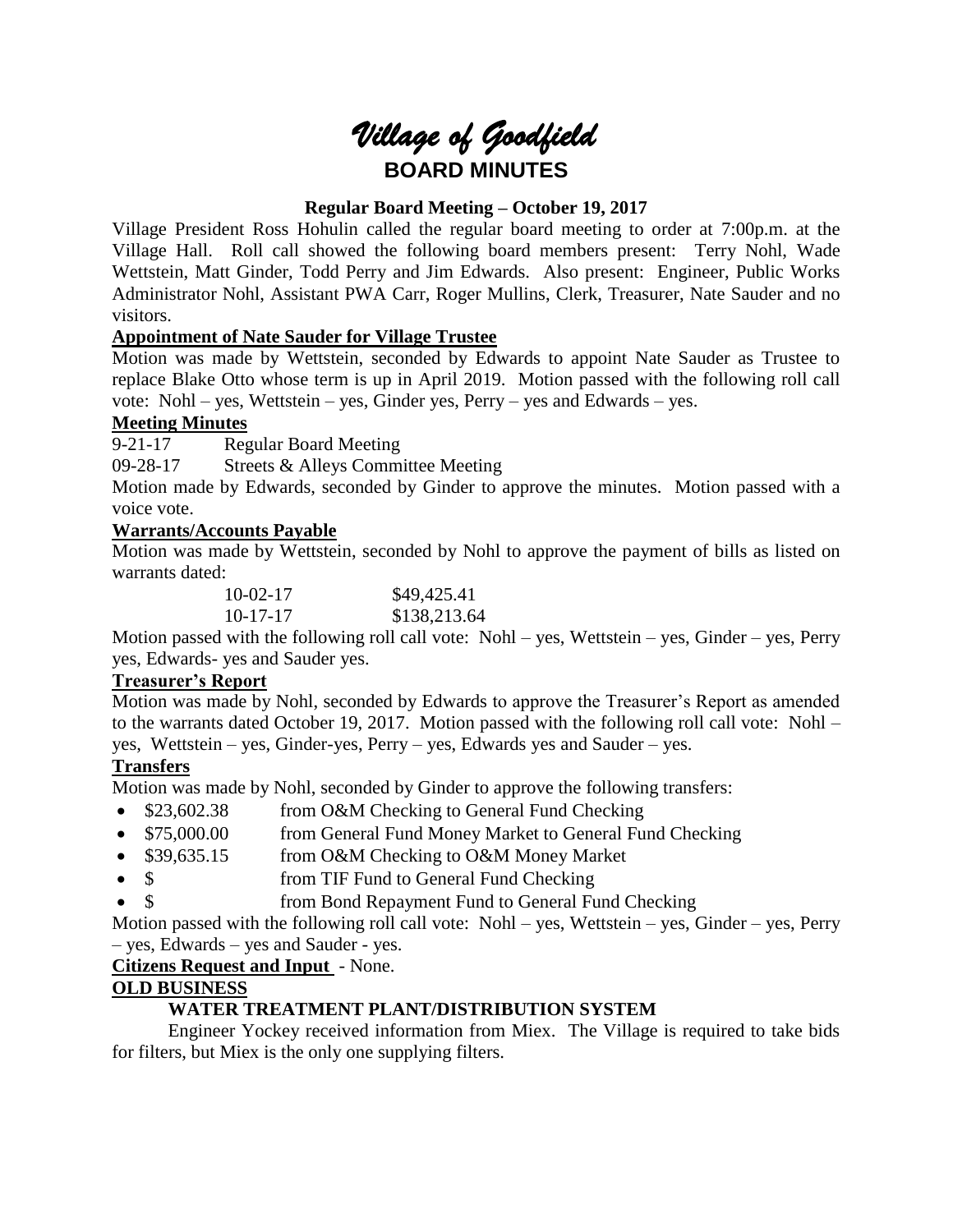#### **1. Water Main Extension**

Nothing discussed.

#### **SEWER TREATMENT PLANT/DISTRIBUTION SYSTEM**

**1. Trunk Sewer Improvements, Clearing Brush, Easements** Nothing discussed.

**Payment of outstanding invoices upon request of Village Engineer**

There were no outstanding invoices presented by Village Engineer.

**Comprehensive Plan/Mile and a half radius map**

Tabled.

#### **Safety Improvement for Norfolk Southern Railroad @ Harrison & Birkey Street**

Engineer reported that Harrison St. and Birkey St. plans are 95% done.

Culvert from AC Church to NE corner of Fisk and Birkey Street. Bid in January.

**1. Possible Paving of Harrison Street** Nothing discussed.

**Possible Annexation**

Nothing discussed.

**2007 Bond Restructure**

Tabled.

**Garage Addition**

Nothing discussed.

**Disc Golf Course at the Park Update**

Still working on Tee pads and signage.

**Storm Sewer / Sanitary Sewer SE Development**

Tabled.

## **Table Meeting**

Motion was made by Edwards, seconded by Perry to table meeting to eat pizza. Motion passed with a voice vote.

## **Reconvene Meeting**

Motion was made by Wagner, seconded by Edwards to reconvene meeting. Motion passed with a voice vote.

## **Barn III Dinner Theater**

Abby Reel told PWA Nohl they would like to begin demolition on November 1, 2017 with a finish date of November 1, 2018. Discussed in the 5-10 year plan was to install water main to service proposed Barn III phase 1. Water main would be installed from north end of Bridle Ridge Subdivision along Timberline Road to Barn III property. The Village will need either an easement or right of way dedication. Estimated cost for this project is \$45,000. EPA permit has an approximate 60 day turn around time. Then the project would be put out for bids. Project would be at least 90 days from start to finish. PWA Nohl will talk to Dave Kuntz, Josh Kuntz and Clay Edwards regarding easements or right of way.

## **5-10 Year Capital Improvements Plan**

Engineer Yockey passed out a list of 5-10 year Capital Improvement plans that came from the 9-27-17 Streets & Alleys Committee Meeting.